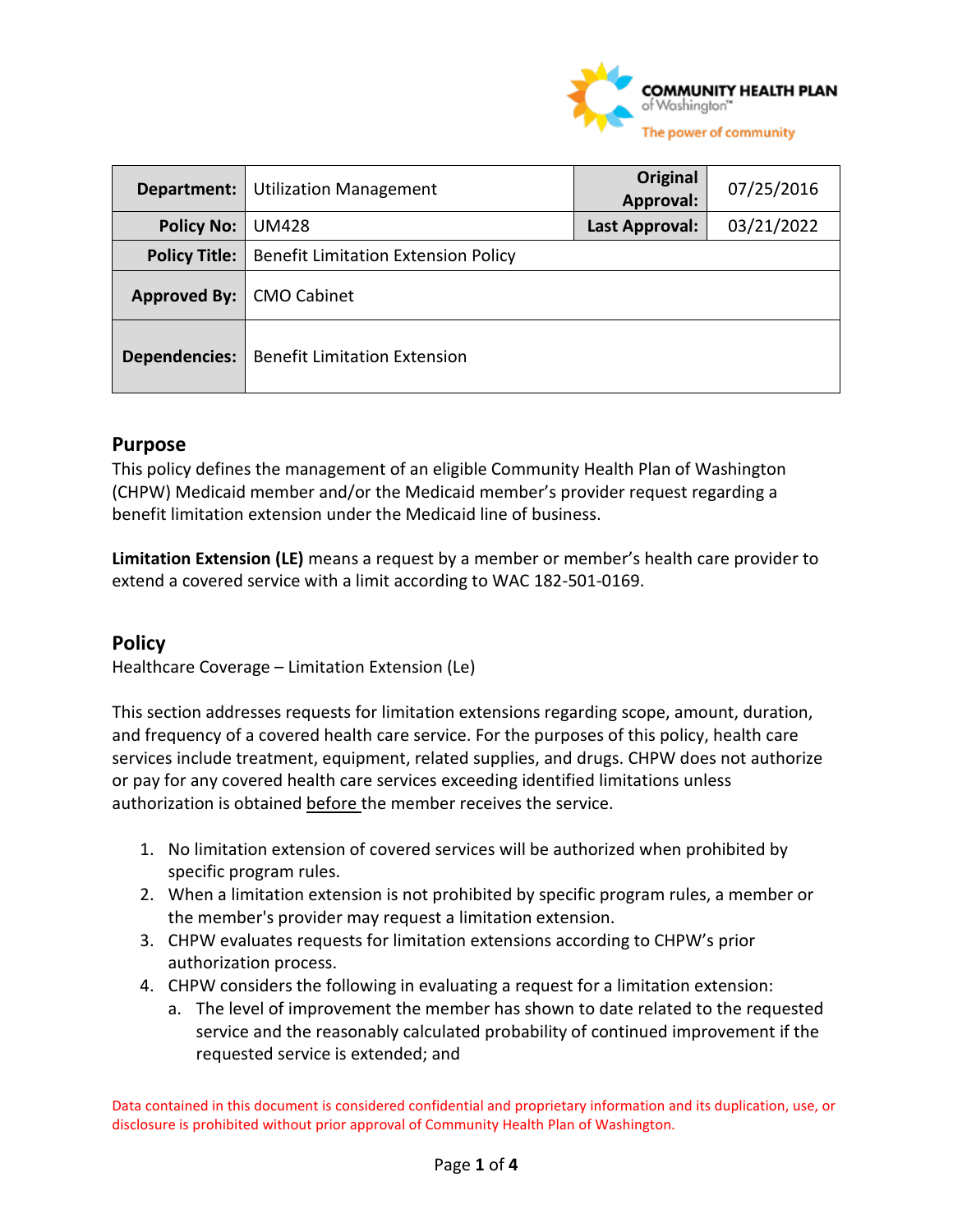

b. The reasonably calculated probability the member's condition will worsen if the requested service is not extended.

CHPW follows policy UM205 – Timeliness of Utilization Management Decision Making for organizational determinations.

### **List of Appendices**

A. Detailed Revision History

#### **Citations & References**

| <b>CFR</b>                |                                                             |                                         |
|---------------------------|-------------------------------------------------------------|-----------------------------------------|
| <b>WAC</b>                | WAC § 182-501-0169                                          |                                         |
| <b>RCW</b>                |                                                             |                                         |
| LOB / Contract            | $\boxtimes$ WAHIMC                                          | WA Apple Health Integrated Managed Care |
| <b>Citation</b>           | WA Apple Health Integrated Managed Care<br>$\boxtimes$ BHSO |                                         |
|                           | $\square$ MA                                                |                                         |
|                           | $\Box$ CS                                                   |                                         |
| <b>Other Requirements</b> |                                                             |                                         |
| <b>NCQA Elements</b>      |                                                             |                                         |

## **Revision History**

| <b>SME Review:</b> | 07/25/2016; 07/26/2016; 01/24/2017; 02/05/2018; 06/20/2018;<br>06/19/2019; 02/12/2020; 05/18/2020; 11/17/2020; 02/26/2020;<br>03/18/2022 |
|--------------------|------------------------------------------------------------------------------------------------------------------------------------------|
| <b>Approval:</b>   | 07/26/2016; 01/24/2017; 02/16/2018; 06/26/2018; 06/21/2019;<br>06/25/2020; 03/04/2021; 03/21/2022                                        |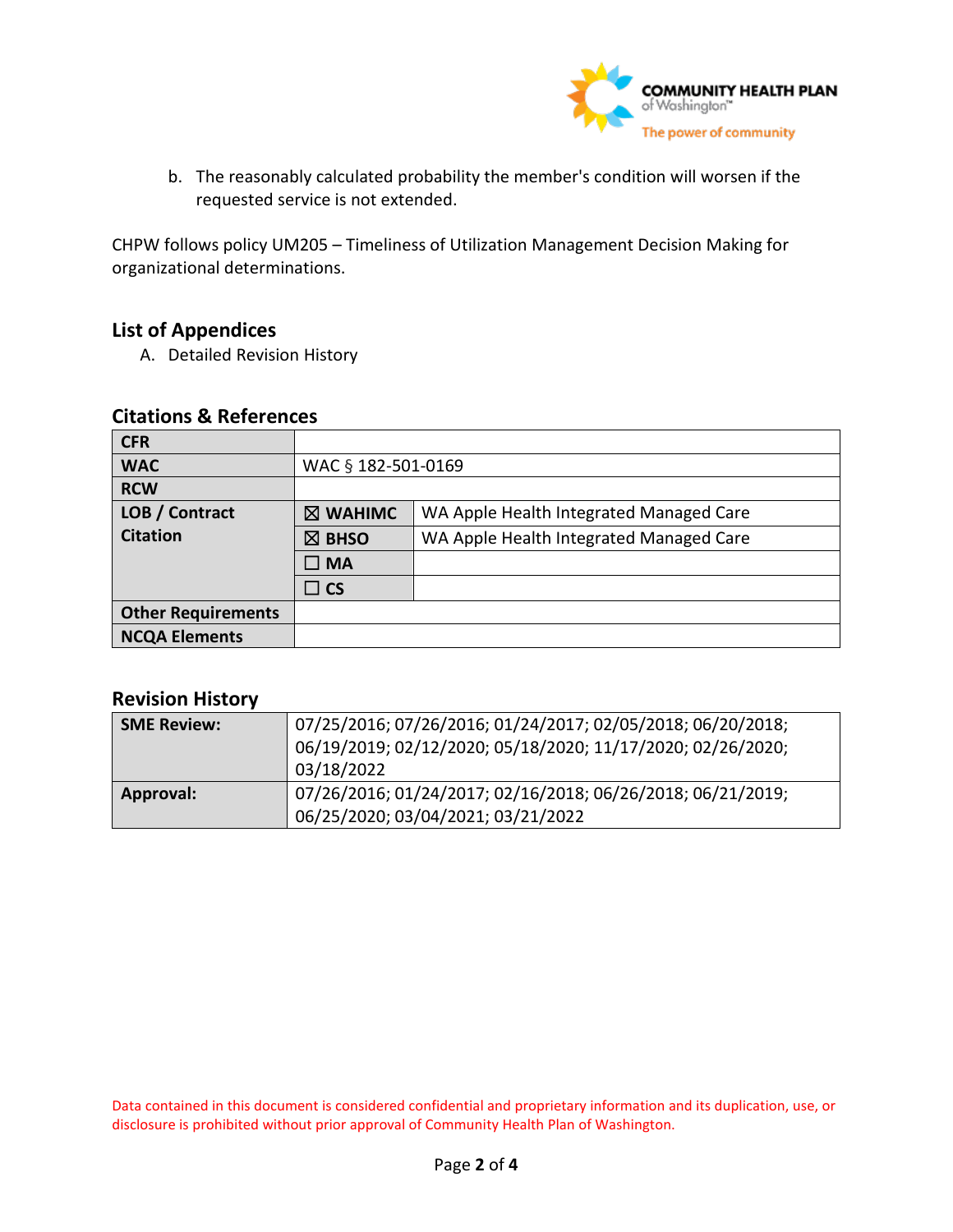

# **Appendix A: Detailed Revision History**

| <b>Revision Date</b> | <b>Revision Description</b>               | <b>Revision Made By</b> |
|----------------------|-------------------------------------------|-------------------------|
| 07/25/2016           | New policy created for "Extension         | Cyndi Stilson           |
|                      | Limitation". Reformatted "Contract        |                         |
|                      | Citation" cell. Added "182" in front of - |                         |
|                      | 501-0160 in the "WAC" cell. of            |                         |
| 07/26/2016           | Reviewed entire policy. No changes.       | Jane Daughenbaugh       |
| 07/26/2016           | Approved                                  | <b>MMLT</b>             |
| 01/24/2017           | Added language "CHPW follows policy       | Cyndi Stilson, RN       |
|                      | UM205-Timeliness of Utilizations          |                         |
|                      | Management Decision Making, for           |                         |
|                      | organizational determinations."           |                         |
| 1/24/2017            | Approved                                  | <b>MMLT</b>             |
| 02/05/2018           | Reviewed policy, no changes.              | Justin Fowler           |
| 02/16/2018           | Approval                                  | Patty Jones             |
| 06/21/2018           | Minor editing                             | Drew Breuckman          |
| 06/25/2018           | Approved                                  | Patty Jones, RN, MBA    |
| 06/19/2019           | Added definition of Limitation            | Yves Houghton, RN, BSN  |
|                      | Extension. Removed citation to WAC        |                         |
|                      | 182-501-0160, pertains to Exception to    |                         |
|                      | Rule. Updated title to Benefit Limitation |                         |
|                      | Extension                                 |                         |
| 06/21/2019           | Approved                                  | <b>MMLT</b>             |
| 02/12/2020           | Updated citations and regulatory          | Yves Houghton, RN, BSN  |
|                      | references                                |                         |
| 05/18/2020           | Updated LE definition as stated in WAH-   | Yves Houghton, RN, BSN  |
|                      | IMC contract. Added the work              |                         |
|                      | "limitation" to all extensions under      |                         |
|                      | Policy section.                           |                         |
| 06/20/2020           | Approved                                  | Ma'ata Hardman, RN,     |
|                      |                                           | MBA, CCM                |
| 06/25/2020           | Approval                                  | <b>CMO Cabinet</b>      |
| 11/17/2020           | Updated LOB and C&R                       | Yves Houghton, RN, BSN  |
| 02/26/2020           | Specified LE is applicable to Medicaid    | Yves Houghton, RN, BSN  |
|                      | members                                   |                         |
| 03/03/2021           | Approved                                  | Ma'ata Hardman          |
| 03/04/2021           | Approval                                  | <b>CMO Cabinet</b>      |